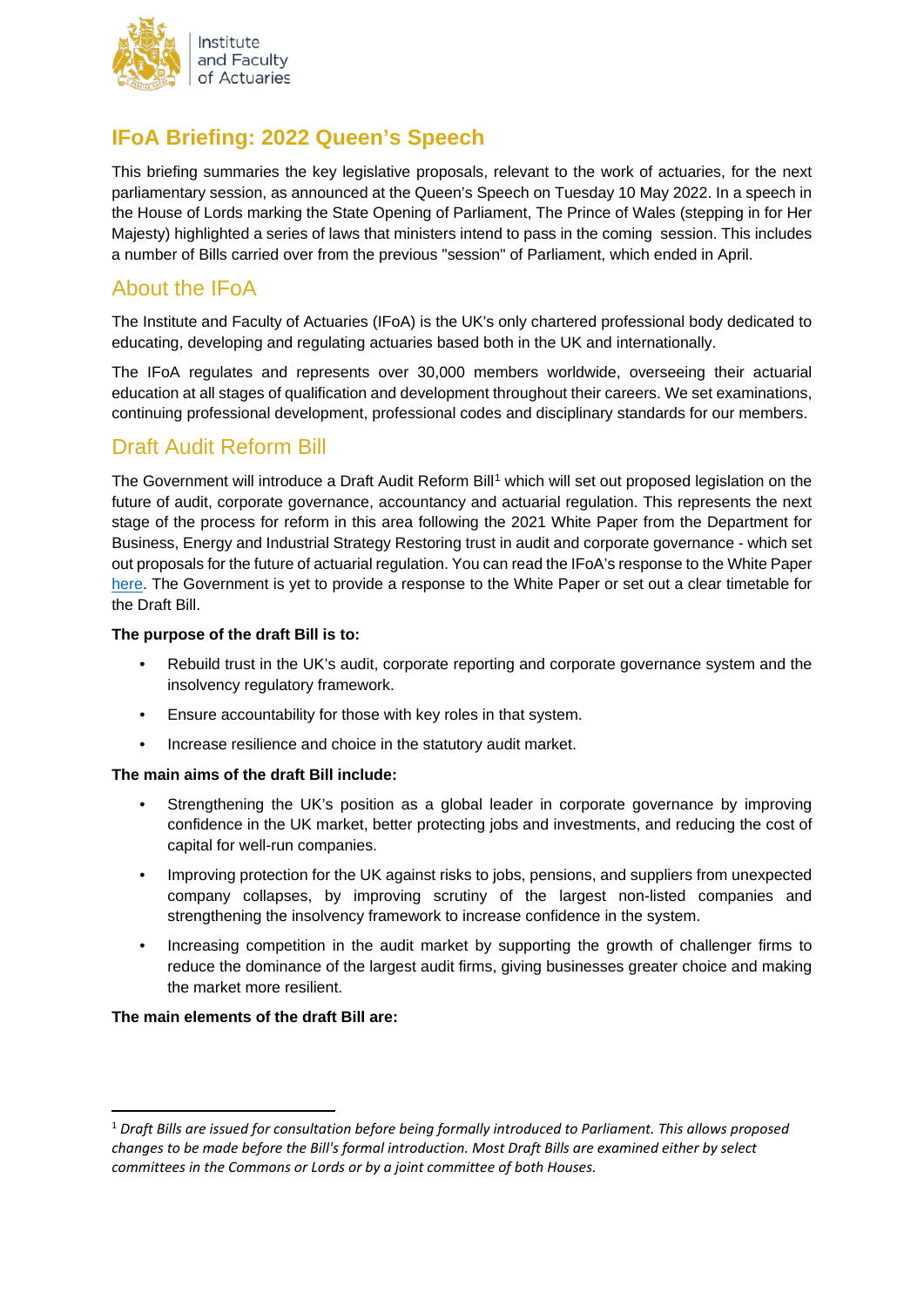

- Establishing a new statutory regulator, the Audit, Reporting and Governance Authority, that will protect and promote the interests of investors, other users of corporate reporting and the wider public interest.
- Giving the new regulator effective powers to enforce directors' financial reporting duties, to supervise corporate reporting, and to oversee and regulate the accountancy and actuarial professions.
- Providing new measures to open up the market, including a new approach of managed shared audit in which challenger firms undertake a share of the work on large-scale audits, with a view to boosting competition and choice in the audit market.
- Bringing the largest private companies in scope of regulation in the definition of 'public interest entities', recognising the public interest in companies of this size.
- Reforming the regulation of Insolvency Practitioners to give greater confidence to creditors and strengthening corporate governance of firms in or approaching insolvency so that 'asset stripping' can be more effectively tackled.

### Commenting on the Queen's Speech at the State Opening of Parliament today (10 May 2022), Louise Pryor, President at the Institute and Faculty of Actuaries (IFoA) said:

*"We are disappointed that the Government has not committed to a clear timetable for the reform of actuarial regulation in the Queen's Speech. However, we are hopeful the proposed draft legislation will be published shortly. This will, at least, keep progress moving on reforms to the Financial Reporting Council and actuarial regulation.*

*"Actuaries are essential to a well-functioning financial system. The work they do on a daily basis in the public interest ensures that people receive the pensions they are entitled to, that insurance products are priced accurately for customers and that companies hold sufficient capital to pay claims to their customers.*

*"We look forward to continuing our engagement with Government on this important issue to ensure future regulation does not negatively impact our members and, more importantly, the public at large."* 

## Financial Services and Markets Bill

We welcome the Government's Financial Services and Markets Bill, including the aim of supporting a competitive marketplace for the effective use of capital, and ensuring financial services regulation aligns with a post-Brexit world. In particular, we are pleased to see that the Bill will:

- Reduce excessive red tape in the financial sector to increase further the attractiveness of the UK to invest and do business;
- Harness the opportunities of innovative technologies in financial services. For example, we welcome the Government's goal to make the UK a global hub for cryptoassets, while ensuring investors understand the risks they are taking, and that there is robust but flexible regulation.
- Support individuals' confidence in financial services by ensuring continued access to cash across the UK and protecting people from scams We support the Bank of England having the legal mandate to make the required changes to ensure the sustainability of the cash infrastructure. We continue to encourage HMT to initiate and deliver a comprehensive transition programme, to ensure as many people as possible are equipped to use electronic payments for a sustainable future. Without this, vulnerable groups that still rely on cash could be further hit if the growing cost of using cash is passed on to them.

More specifically, we also support HMT's underpinning objectives for Solvency UK, including a prudential regulatory regime which:

• Fosters innovation and international competitiveness;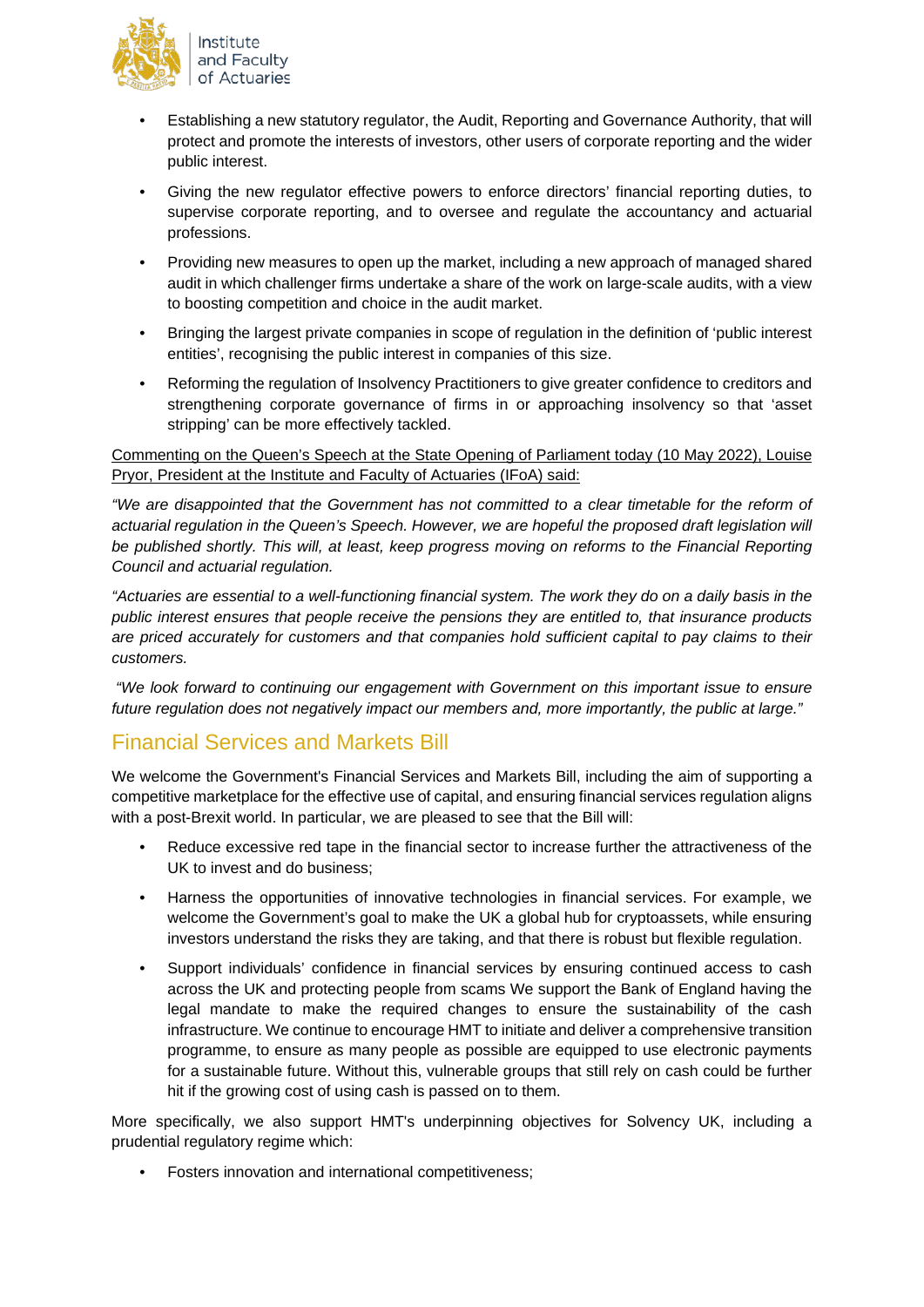

- Provides appropriate policyholder protection / soundness of firms;
- Facilitates long-term infrastructure and 'green' investment;
- Increases access to new insurers, widening consumer choice.

## Levelling Up and Regeneration Bill

The Government has confirmed that "a Bill will be brought forward to drive local growth, empowering local leaders to regenerate their areas, and ensuring everyone can share in the United Kingdom's success."

The purpose of the Bill is to improve the planning system to give communities a greater say over developments, and ensuring they are accompanied by new infrastructure and affordable housing. A new type of combined authority - the 'County Deal' - will be established to enhance accountability for these new powers and increase local authority's ability to "reflect local preferences".

The Government has also announced that it will produce an annual report detailing its progress against the 12 levelling up ["missions"](https://assets.publishing.service.gov.uk/government/uploads/system/uploads/attachment_data/file/1052046/Executive_Summary.pdf) announced in February.

## Higher Education Bill

The Higher Education Bill is intended to provide "Reforms to education which will help every child fulfil their potential wherever they live, raising standards and improving the quality of schools and higher education." The most relevant part of the Bill for our profession is:

• Ensuring that the post-18 education system promotes "real social mobility, helping students onto pathways in which they can excel, and is financially sustainable" to help support people get the skills needed to meet their career aspirations and to help grow the economy.

The Bill will introduce a Lifelong Loan Entitlement, a new way of providing loan support for post-18 study. This will provide individuals with a loan entitlement equivalent to four years of post-18 education (£37,000 in today's fees) that they can use over their lifetime for a wider range of studies, including shorter and technical courses. The Bill also will seek to address the Government's concern over "uncontrolled growth of low-quality courses".

## UK Infrastructure Bank Bill

The UK Infrastructure Bank (UKIB) is a British state-owned investment bank. The Bill would ensure that UKIB can become fully operational. This includes having the full range of spending and lending powers to partner with the private sector to unlock additional investment in infrastructure, and being empowered to lend directly to local authorities.

UKIB's objectives would be to support regional and local economic growth and deliver net zero.

The first is related to the Government's Levelling Up agenda, since geographical disparity infrastructure has been identified as a key driver of economic disparities. UKIB will focus on investments in underinvested areas where it can take a lead in the market and encourage more private finance into these areas.

The Government notes that as a long-term institution UKIB can help tackle barriers to private sector investment and build investor confidence to grow important new industries like Carbon Capture, Usage and Storage.

On net zero, the Government identifies a priority for low carbon investment to scale up quickly, since the UK's core infrastructure - including power, heat and transport networks - accounts for over twothirds of UK carbon emissions.

We welcomed the creation of UKIB and support these measures to establish it on a stronger footing.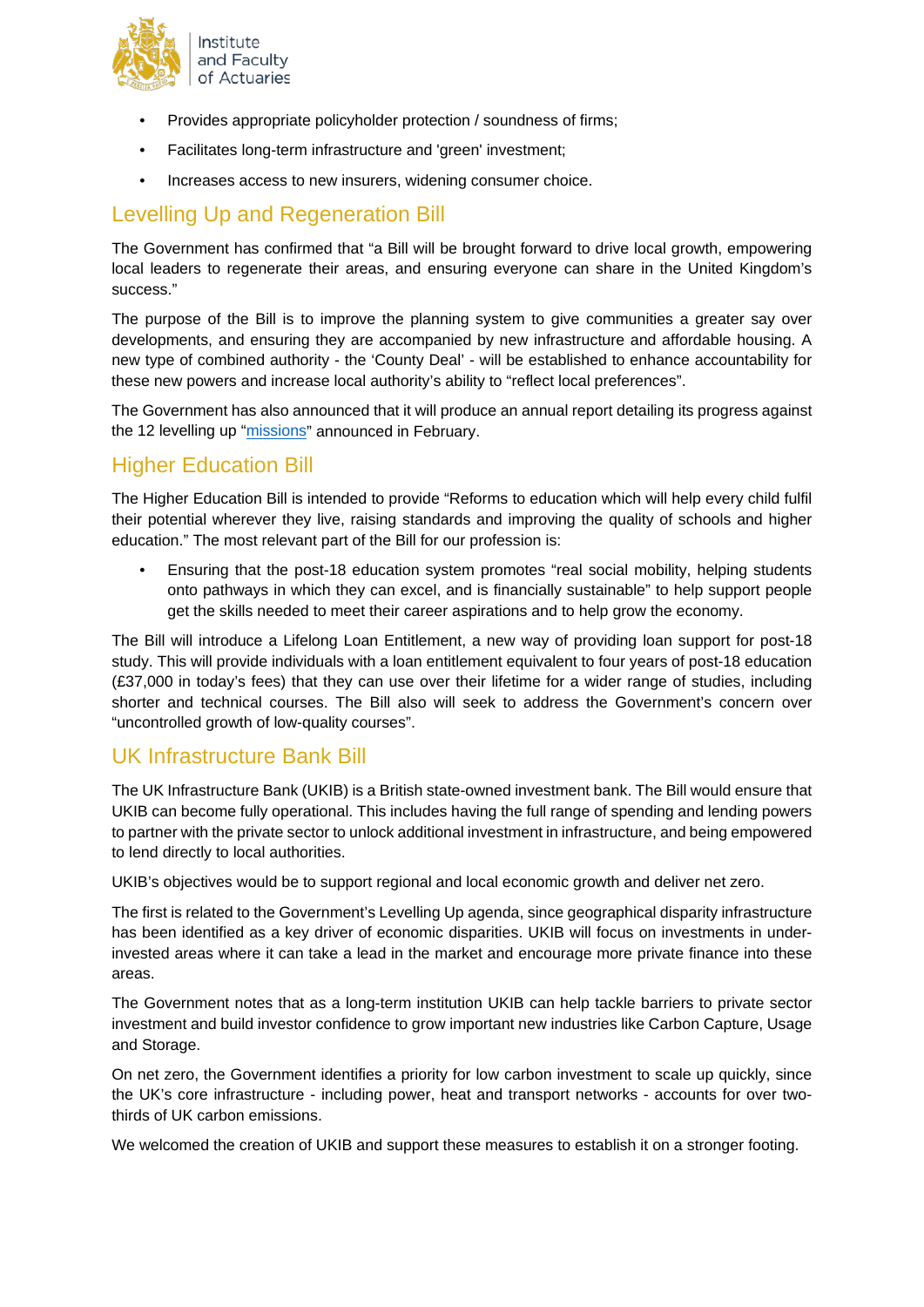

## Data Reform Bill

The Government is proposing to take advantage of post-Brexit flexibility to create a 'world class data rights regime'. It criticises the existing GDPR regime as over-complex and prescriptive. It anticipates significant benefits in terms of reduced costs and higher productivity. The general philosophy behind the legislation is an outcomes based approach rather than box-ticking compliance. We have supported a similar shift elsewhere e.g. the FCA's Consumer Duty proposals. The Bill would also make it easier for public bodies to share personal data to improve service delivery. This may be an area where we would be keen to understand what safeguards are planned.

# Energy Security Bill

The purpose of the Bill is to deliver the commitments in the [British Energy Security Strategy](https://www.gov.uk/government/publications/british-energy-security-strategy) and the [Ten Point Plan for a Green Industrial Revolution](https://www.gov.uk/government/publications/the-ten-point-plan-for-a-green-industrial-revolution) to build a more secure, home-grown energy system that is cleaner and more affordable. The Bill is intended to:

### **Clean energy**

- Increase UK energy security by supporting a low-carbon energy system and reducing UK dependence on gas over the long term
- Attract billions in private investment and support tens of thousands of new, skilled jobs with the introduction of new financing models for low-carbon hydrogen and carbon capture technology
- Create a new pro-innovation regulatory environment for fusion energy
- Enable the first ever large-scale hydrogen heating trial to inform the role of hydrogen in heat decarbonisation in 2026.
- Support industry to step up investment in electric heat pumps by providing for a new market standard and trading scheme.

### **Consumers**

- Protect consumers from unfair pricing by extending the price cap beyond 2023
- Appoint Ofgem as the new regulator for heat networks

#### **Security**

- Establish a new Future System Operator, providing strategic oversight across electricity and gas systems. It will drive progress towards net zero, energy security and minimising consumer costs.
- Reduce the risk of fuel supply disruption by giving Government the power to give directions to, require information from, and provide financial assistance to core fuel sector businesses to ensure resilience and continuity of fuel supply.
- Introduce competition in Britain's onshore electricity networks
- Facilitate the safe, and cost-effective clean-up of the UK's legacy nuclear sites, ensuring the UK is a responsible nuclear state.

## Transport Bill

The purpose of the Bill is to improve transport across the UK, delivering safer, cleaner services. The Bill will:

### **Rail**

- Create a new body, Great British Railways, with a clear mandate, goals and budgets set by the Government, who will reserve powers of direction.
- Transfer contracting powers for passenger services to Great British Railways. Introduce new passenger service contracts focussed on getting the trains running punctually and reliably.
- Enable efficiencies and economies of scale across the rail sector, which is currently difficult to achieve in today's fragmented system.